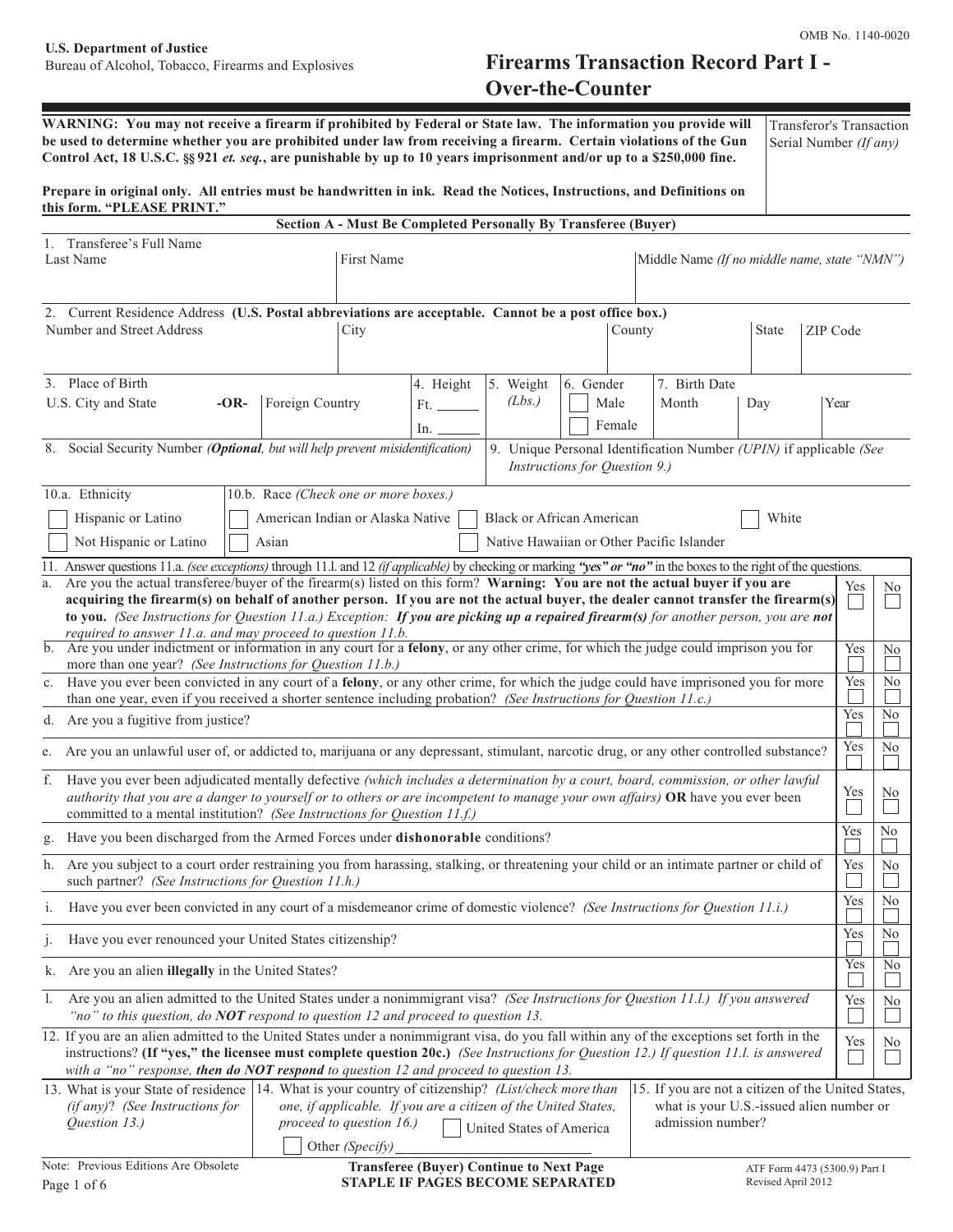**I certify that my answers to Section A are true, correct, and complete. I have read and understand the Notices, Instructions, and Definitions on ATF Form 4473. I understand that answering "yes" to question 11.a. if I am not the actual buyer is a crime punishable as a felony under Federal law, and may also violate State and/or local law. I understand that a person who answers "yes" to any of the questions 11.b. through 11.k. is prohibited from purchasing or receiving a firearm. I understand that a person who answers "yes" to question 11.l. is prohibited from purchasing or receiving a firearm, unless the person also answers "Yes" to question 12. I also understand that making any false oral or written statement, or exhibiting any false or misrepresented identification with respect to this transaction, is a crime punishable as a felony under Federal law, and may also violate State and/or local law. I further understand that the repetitive purchase of firearms for the purpose of resale for livelihood and profit without a Federal firearms license is a violation of law** *(See Instructions for Question 16).*

| 16. Transferee's/Buyer's Signature                                                                                                                                                                                                                                     |                                                                                                                                                                          | 17. Certification Date                 |                                                   |      |  |  |  |
|------------------------------------------------------------------------------------------------------------------------------------------------------------------------------------------------------------------------------------------------------------------------|--------------------------------------------------------------------------------------------------------------------------------------------------------------------------|----------------------------------------|---------------------------------------------------|------|--|--|--|
|                                                                                                                                                                                                                                                                        |                                                                                                                                                                          |                                        |                                                   |      |  |  |  |
| <b>Section B - Must Be Completed By Transferor (Seller)</b>                                                                                                                                                                                                            |                                                                                                                                                                          |                                        |                                                   |      |  |  |  |
| 18. Type of firearm(s) to be transferred (check or mark all that apply):                                                                                                                                                                                               | 19. If sale at a gun show or other qualifying event.                                                                                                                     |                                        |                                                   |      |  |  |  |
| Other Firearm (Frame, Receiver, etc.<br>Long Gun<br>Handgun<br>(rifles or<br>See Instructions for Question 18.)                                                                                                                                                        | Name of Event                                                                                                                                                            |                                        |                                                   |      |  |  |  |
| shotguns)                                                                                                                                                                                                                                                              | City, State                                                                                                                                                              |                                        |                                                   |      |  |  |  |
| 20a. Identification (e.g., Virginia Driver's license (VA DL) or other valid government-issued photo identification.) (See Instructions for Question 20.a.)                                                                                                             |                                                                                                                                                                          |                                        |                                                   |      |  |  |  |
| Issuing Authority and Type of Identification<br>Number on Identification                                                                                                                                                                                               |                                                                                                                                                                          | Month                                  | Expiration Date of Identification (if any)<br>Day | Year |  |  |  |
| 20b. Alternate Documentation (if driver's license or other identification document does not show current residence address) (See Instructions for<br>Question 20.b.)                                                                                                   |                                                                                                                                                                          |                                        |                                                   |      |  |  |  |
| 20c. Aliens Admitted to the United States Under a Nonimmigrant Visa Must Provide: Type of documentation showing an exception to the nonimmi-<br>grant visa prohibition. (See Instructions for Question 20.c.)                                                          |                                                                                                                                                                          |                                        |                                                   |      |  |  |  |
| Questions 21, 22, or 23 Must Be Completed Prior To The Transfer Of The Firearm(s) (See Instructions for Questions 21, 22 and 23.)                                                                                                                                      |                                                                                                                                                                          |                                        |                                                   |      |  |  |  |
| 21a. Date the transferee's identifying information in Section A was transmit- 21b. The NICS or State transaction number (if provided) was:<br>ted to NICS or the appropriate State agency: (Month/Day/Year)                                                            |                                                                                                                                                                          |                                        |                                                   |      |  |  |  |
| Month<br>Day<br>Year                                                                                                                                                                                                                                                   |                                                                                                                                                                          |                                        |                                                   |      |  |  |  |
| 21c. The response initially provided by NICS or the appropriate State<br>agency was:<br>Delayed<br>Proceed                                                                                                                                                             | 21d. If initial NICS or State response was "Delayed," the following<br>response was received from NICS or the appropriate State agency:<br>Proceed<br>$\frac{1}{(date)}$ |                                        |                                                   |      |  |  |  |
| [The firearm(s) may be transferred on<br>Denied                                                                                                                                                                                                                        | Denied                                                                                                                                                                   | the control of the control of the con- | (date)                                            |      |  |  |  |
| _ (Missing Disposition<br>Cancelled<br>Information date provided by NICS) if State law                                                                                                                                                                                 | Cancelled (date)                                                                                                                                                         |                                        |                                                   |      |  |  |  |
| <i>permits (optional)]</i>                                                                                                                                                                                                                                             | No resolution was provided within 3 business days.                                                                                                                       |                                        |                                                   |      |  |  |  |
| 21e. (Complete if applicable.) After the firearm was transferred, the following response was received from NICS or the appropriate State agency on:<br>Denied<br>Cancelled<br>Proceed<br>$(data)$ .                                                                    |                                                                                                                                                                          |                                        |                                                   |      |  |  |  |
| 21f. The name and Brady identification number of the NICS examiner (Optional)                                                                                                                                                                                          |                                                                                                                                                                          |                                        |                                                   |      |  |  |  |
| (name)                                                                                                                                                                                                                                                                 | (number)                                                                                                                                                                 |                                        |                                                   |      |  |  |  |
| No NICS check was required because the transfer involved only National Firearms Act firearm(s). (See Instructions for Question 22.)<br>22.                                                                                                                             |                                                                                                                                                                          |                                        |                                                   |      |  |  |  |
| 23.<br>No NICS check was required because the buyer has a valid permit from the State where the transfer is to take place, which qualifies as an<br>exemption to NICS (See Instructions for Question 23.)                                                              |                                                                                                                                                                          |                                        |                                                   |      |  |  |  |
| Issuing State and Permit Type<br>Date of Issuance (if any)<br>Expiration Date (if any)<br>Permit Number (if any)                                                                                                                                                       |                                                                                                                                                                          |                                        |                                                   |      |  |  |  |
| Section C - Must Be Completed Personally By Transferee (Buyer)                                                                                                                                                                                                         |                                                                                                                                                                          |                                        |                                                   |      |  |  |  |
| If the transfer of the firearm(s) takes place on a different day from the date that the transferee (buyer) signed Section A, the transferee must complete<br>Section C immediately prior to the transfer of the firearm(s). (See Instructions for Question 24 and 25.) |                                                                                                                                                                          |                                        |                                                   |      |  |  |  |
| I certify that my answers to the questions in Section A of this form are still true, correct and complete.                                                                                                                                                             |                                                                                                                                                                          |                                        |                                                   |      |  |  |  |
| 24. Transferee's/Buyer's Signature                                                                                                                                                                                                                                     |                                                                                                                                                                          |                                        | 25. Recertification Date                          |      |  |  |  |
|                                                                                                                                                                                                                                                                        |                                                                                                                                                                          |                                        |                                                   |      |  |  |  |

# **Transferor (Seller) Continue to Next Page STAPLE IF PAGES BECOME SEPARATED**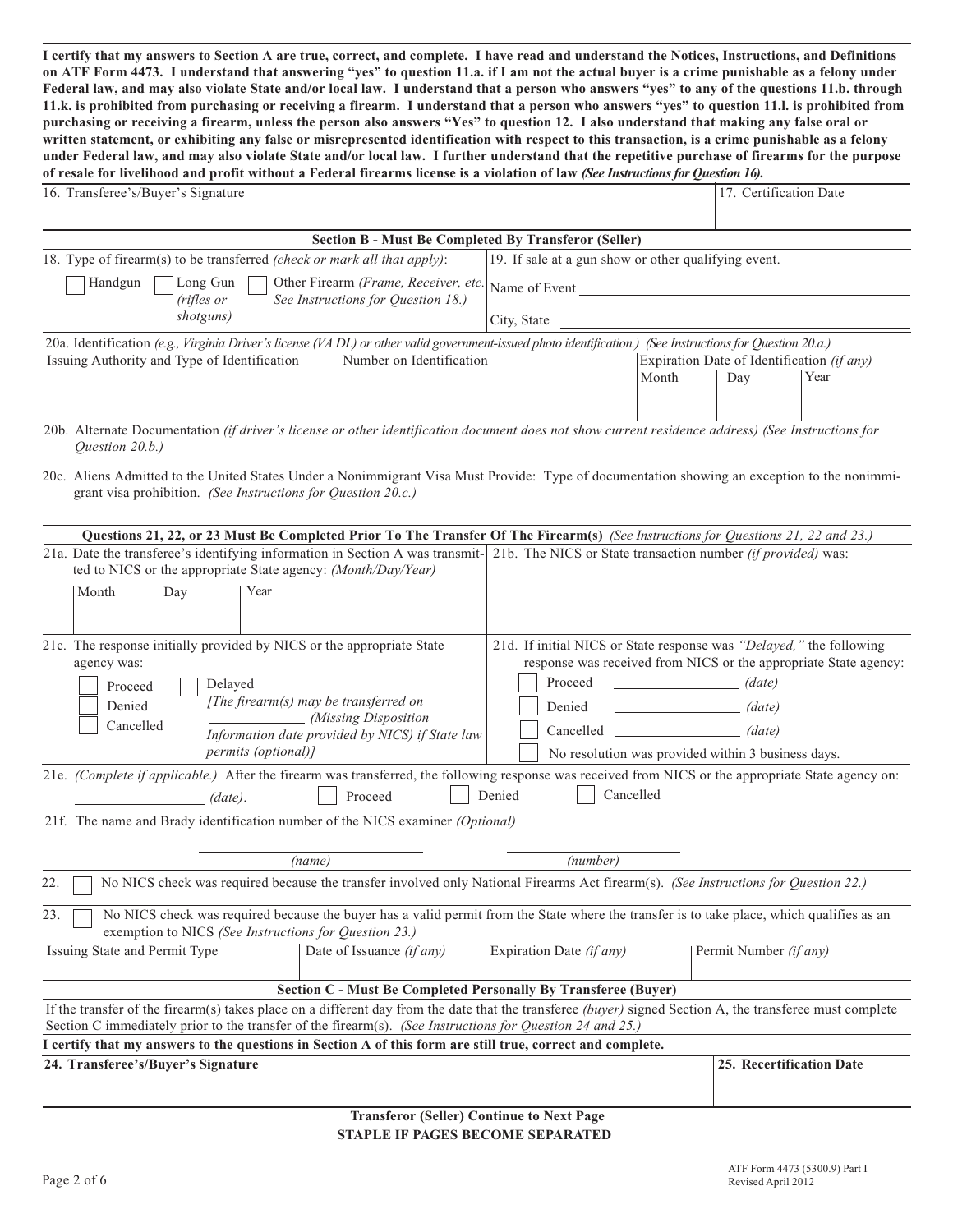| <b>Section D - Must Be Completed By Transferor (Seller)</b>                                                              |              |                                                                                                               |                                                                                                                       |                            |  |  |  |
|--------------------------------------------------------------------------------------------------------------------------|--------------|---------------------------------------------------------------------------------------------------------------|-----------------------------------------------------------------------------------------------------------------------|----------------------------|--|--|--|
| 26.<br>Manufacturer and/or Importer (If the<br>manufacturer and importer are different,<br>the FFL should include both.) | 27.<br>Model | 28.<br>Serial Number                                                                                          | 29.<br>Type (pistol, revolver, rifle,<br>shotgun, receiver, frame,<br>$ $ etc.) (See instructions for<br>question 29) | 30.<br>Caliber or<br>Gauge |  |  |  |
|                                                                                                                          |              |                                                                                                               |                                                                                                                       |                            |  |  |  |
|                                                                                                                          |              |                                                                                                               |                                                                                                                       |                            |  |  |  |
|                                                                                                                          |              | 30a. Total Number of Firearms (Please handwrite by printing e.g., one, two, three, etc. Do not use numerals.) | 30b. Is any part of this transaction a<br>Pawn Redemption?                                                            | No<br>Yes                  |  |  |  |

30c. For Use by FFL *(See Instructions for Question 30c.)*

| Complete ATF Form 3310.4 For Multiple Purchases of Handguns Within 5 Consecutive Business Days |                                                                   |  |  |  |  |  |
|------------------------------------------------------------------------------------------------|-------------------------------------------------------------------|--|--|--|--|--|
| 31. Trade/corporate name and address of transferor <i>(seller) (Hand stamp may be</i>          | 32. Federal Firearms License Number (Must contain at least first) |  |  |  |  |  |
| used.)                                                                                         | <i>three and last five digits of FFL Number X-XX-XXXXX.)</i>      |  |  |  |  |  |
|                                                                                                | (Hand stamp may be used.)                                         |  |  |  |  |  |
|                                                                                                |                                                                   |  |  |  |  |  |
|                                                                                                |                                                                   |  |  |  |  |  |

**The Person Transferring The Firearm(s) Must Complete Questions 33-36. For Denied/Cancelled Transactions, The Person Who Completed Section B Must Complete Questions 33-35.**

**I certify that my answers in Sections B and D are true, correct, and complete. I have read and understand the Notices, Instructions, and Definitions on ATF Form 4473. On the basis of: (1) the statements in Section A (and Section C if the transfer does not occur on the day Section A was com**pleted); (2) my verification of the identification noted in question 20a (and my reverification at the time of transfer *if the transfer does not occur on the day Section A was completed)***; and (3) the information in the current State Laws and Published Ordinances, it is my belief that it is not unlawful for me to sell, deliver, transport, or otherwise dispose of the firearm(s) listed on this form to the person identified in Section A.**

| 33. Transferor's/Seller's Name (Please print) 34. Transferor's/Seller's Signature      |                                                                                      | 35. Transferor's/Seller's Title                                                                                                                                  | 36. Date Transferred |  |  |  |  |
|----------------------------------------------------------------------------------------|--------------------------------------------------------------------------------------|------------------------------------------------------------------------------------------------------------------------------------------------------------------|----------------------|--|--|--|--|
|                                                                                        |                                                                                      |                                                                                                                                                                  |                      |  |  |  |  |
| <b>NOTICES, INSTRUCTIONS AND DEFINITIONS</b>                                           |                                                                                      | If you or the buyer discover that an ATF Form 4473 is incomplete or improperly<br>completed after the firearm has been transferred, and you or the buyer wish to |                      |  |  |  |  |
| <b>Purpose of the Form:</b> The information and certification on this form are         |                                                                                      | make a record of your discovery, then photocopy the inaccurate form and make                                                                                     |                      |  |  |  |  |
| designed so that a person licensed under 18 U.S.C. $\S$ 923 may determine if he        |                                                                                      | any necessary additions or revisions to the photocopy. You only should make                                                                                      |                      |  |  |  |  |
| or she may lawfully sell or deliver a firearm to the person identified in              | changes to Sections B and D. The buyer should only make changes to Sections A        |                                                                                                                                                                  |                      |  |  |  |  |
| Section A, and to alert the buyer of certain restrictions on the receipt and           |                                                                                      | and C. Whoever made the changes should initial and date the changes. The                                                                                         |                      |  |  |  |  |
| possession of firearms. This form should only be used for sales or transfers           |                                                                                      | corrected photocopy should be attached to the original Form 4473 and retained as                                                                                 |                      |  |  |  |  |
| where the seller is licensed under 18 U.S.C. $\S$ 923. The seller of a firearm         |                                                                                      | part of your permanent records.                                                                                                                                  |                      |  |  |  |  |
| must determine the lawfulness of the transaction and maintain proper records           |                                                                                      |                                                                                                                                                                  |                      |  |  |  |  |
| of the transaction. Consequently, the seller must be familiar with the                 | <b>Over-the-Counter Transaction:</b> The sale or other disposition of a firearm by a |                                                                                                                                                                  |                      |  |  |  |  |
| provisions of 18 U.S.C. §§ 921-931 and the regulations in 27 CFR Part 478.             |                                                                                      | seller to a buyer, at the seller's licensed premises. This includes the sale or other                                                                            |                      |  |  |  |  |
| In determining the lawfulness of the sale or delivery of a long gun <i>(rifle or</i> ) |                                                                                      | disposition of a rifle or shotgun to a nonresident buyer on such premises.                                                                                       |                      |  |  |  |  |
| <i>shotgun</i> ) to a resident of another State, the seller is presumed to know the    |                                                                                      |                                                                                                                                                                  |                      |  |  |  |  |

**State Laws and Published Ordinances:** The publication (ATF P 5300.5) of State firearms laws and local ordinances ATF distributes to licensees.

**Exportation of Firearms:** The State or Commerce Departments may require you to obtain a license prior to export.

## **Section A**

**Question 1. Transferee's Full Name:** The buyer must personally complete Section A of this form and certify *(sign)* that the answers are true, correct, and complete. However, if the buyer is unable to read and/or write, the answers *(other than the signature)* may be completed by another person, excluding the seller. Two persons *(other than the seller)* must then sign as witnesses to the buyer's answers and signature.

When the buyer of a firearm is a corporation, company, association, partnership, or other such business entity, an officer authorized to act on behalf of the

applicable State laws and published ordinances in both the seller's State and the buyer's State.

After the seller has completed the firearms transaction, he or she must make the completed, original ATF Form 4473 *(which includes the Notices, General Instructions, and Definitions)*, and any supporting documents, part of his or her permanent records. Such Forms 4473 must be retained for at least 20 years. Filing may be chronological *(by date)*, alphabetical *(by name)*, or numerical *(by transaction serial number)*, as long as all of the seller's completed Forms 4473 are filed in the same manner. FORMS 4473 FOR DENIED/CANCELLED TRANSFERS MUST BE RETAINED: If the transfer of a firearm is denied/cancelled by NICS, or if for any other reason the transfer is not complete after a NICS check is initiated, the licensee must retain the ATF Form 4473 in his or her records for at least 5 years. Forms 4473 with respect to which a sale, delivery, or transfer did not take place shall be separately retained in alphabetical *(by name)* or chronological *(by date of transferee's certification)* order.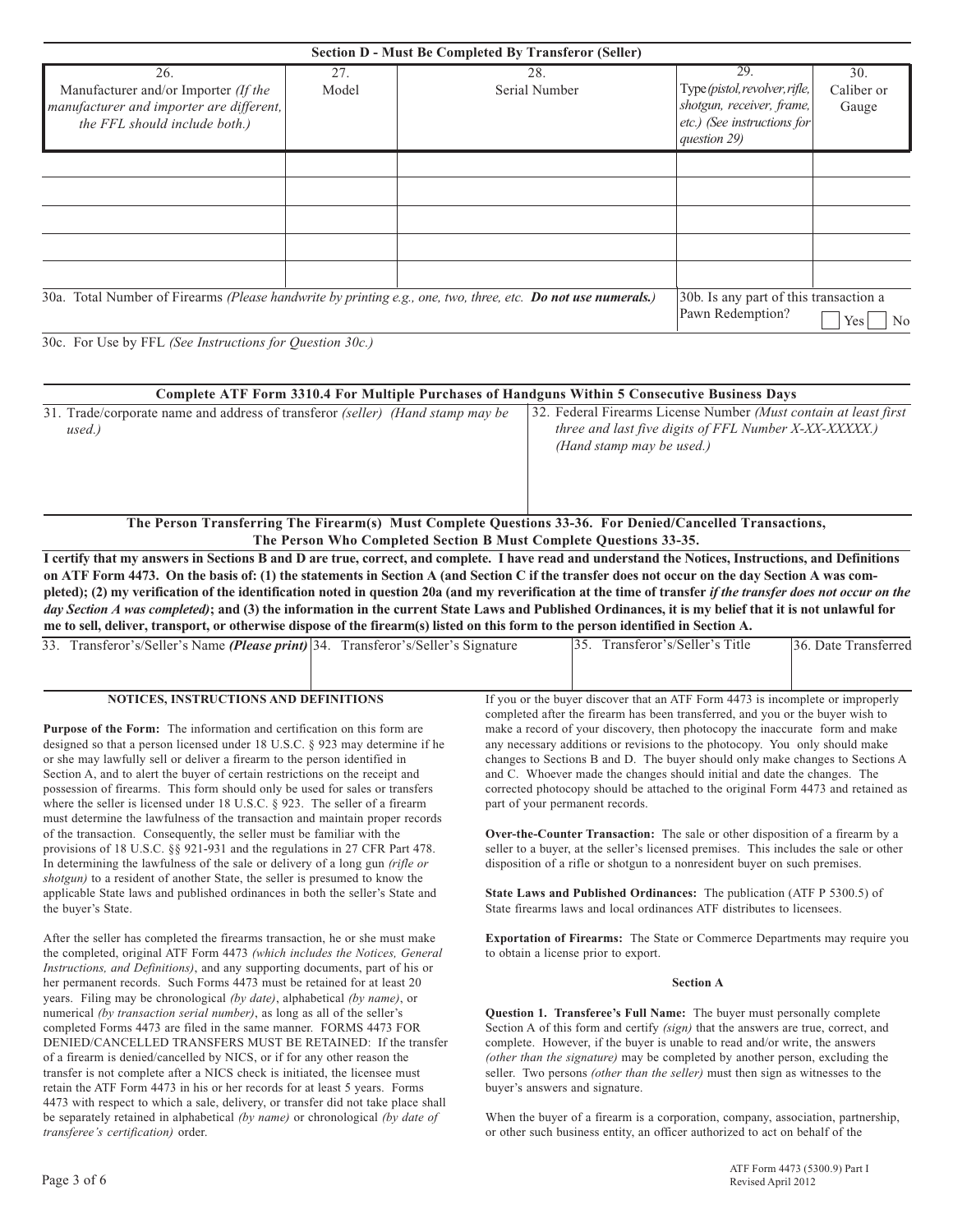business must complete Section A of the form with his or her personal information, sign Section A, and attach a written statement, executed under penalties of perjury, stating: (A) the firearm is being acquired for the use of and will be the property of that business entity and (B) the name and address of that business entity. If the buyer's name in question 1. is illegible, the seller must print the buyer's name above the name written by the buyer.

**Question 2. Current Residence Address:** U.S. Postal abbreviations are acceptable. *(e.g., St., Rd., Dr., PA, NC, etc.)*. Address cannot be a post office box. County and Parish are one and the same.

If the buyer is a member of the Armed Forces on active duty acquiring a firearm in the State where his or her permanent duty station is located, but does not reside at his or her permanent duty station, the buyer must list both his or her permanent duty station address and his or her residence address in response to question 2. If you are a U.S. citizen with two States of residence, you should list your current residence address in response to question 2 *(e.g., if you are buying a firearm while staying at your weekend home in State X, you should list your address in State X in response to question 2)*.

**Question 9. Unique Personal Identification Number (UPIN):** For purchasers approved to have information maintained about them in the FBI NICS Voluntary Appeal File, NICS will provide them with a Unique Personal Identification Number, which the buyer should record in question 9. The licensee may be asked to provide the UPIN to NICS or the State.

**Question 11.a. Actual Transferee/Buyer:** For purposes of this form, you are the actual transferee/buyer if you are purchasing the firearm for yourself or otherwise acquiring the firearm for yourself *(e.g., redeeming the firearm from pawn/retrieving it from consignment, firearm raffle winner)*. You are also the actual transferee/buyer if you are legitimately purchasing the firearm as a gift for a third party. **ACTUAL TRANSFEREE/BUYER EXAMPLES:** Mr. Smith asks Mr. Jones to purchase a firearm for Mr. Smith. Mr. Smith gives Mr. Jones the money for the firearm. Mr. Jones is **NOT THE ACTUAL TRANS-FEREE/BUYER** of the firearm and must answer **"NO"** to question 11.a. The licensee may not transfer the firearm to Mr. Jones. However, if Mr. Brown goes to buy a firearm with his own money to give to Mr. Black as a present, Mr. Brown is the actual transferee/buyer of the firearm and should answer **"YES"** to question 11.a. However, you may not transfer a firearm to any person you know or have reasonable cause to believe is prohibited under 18 U.S.C. **§** 922(g), (n), or (x). **Please note: EXCEPTION:** If you are picking up a repaired firearm(s) for another person, you are not required to answer 11.a. and may proceed to question 11.b.

**Question 11.b. - 11.l. Definition of Prohibited Person:** Generally, 18 U.S.C. § 922 prohibits the shipment, transportation, receipt, or possession in or affecting interstate commerce of a firearm by one who: has been convicted of a misdemeanor crime of domestic violence; has been convicted of a felony, or any other crime, punishable by imprisonment for a term exceeding one year *(this does not include State misdemeanors punishable by imprisonment of two years or less)*; is a fugitive from justice; is an unlawful user of, or addicted to, marijuana or any depressant, stimulant, or narcotic drug, or any other controlled substance; has been adjudicated mentally defective or has been committed to a mental institution; has been discharged from the Armed Forces under dishonorable conditions; has renounced his or her U.S. citizenship; is an alien illegally in the United States or an alien admitted to the United States under a nonimmigrant visa; or is subject to certain restraining orders. Furthermore, section 922 prohibits the shipment, transportation, or receipt in or affecting interstate commerce of a firearm by one who is under indictment or information for a felony, or any other crime, punishable by imprisonment for a term exceeding one year.

**Question 11.b. Under Indictment or Information or Convicted in any Court:** An indictment, information, or conviction in any Federal, State, or local court. An information is a formal accusation of a crime verified by a prosecutor.

*EXCEPTION to 11.c. and 11.i.***:** A person who has been convicted of a felony, or any other crime, for which the judge could have imprisoned the person for more than one year, or who has been convicted of a misdemeanor crime of domestic violence, is not prohibited from purchasing, receiving, or possessing a firearm if: (1) under the law of

the jurisdiction where the conviction occurred, the person has been pardoned, the conviction has been expunged or set aside, or the person has had their civil rights *(the right to vote, sit on a jury, and hold public office)* taken away and later restored AND (2) the person is not prohibited by the law of the jurisdiction where the conviction occurred from receiving or possessing firearms. Persons subject to this exception should answer **"no"** to 11.c. or 11.i., as applicable.

**Question 11.f. Adjudicated Mentally Defective:** A determination by a court, board, commission, or other lawful authority that a person, as a result of marked subnormal intelligence, or mental illness, incompetency, condition, or disease: (1) is a danger to himself or to others; or (2) lacks the mental capacity to contract or manage his own affairs. This term shall include: (1) a finding of insanity by a court in a criminal case; and (2) Those persons found incompetent to stand trial or found not guilty by reason of lack of mental responsibility.

**Committed to a Mental Institution:** A formal commitment of a person to a mental institution by a court, board, commission, or other lawful authority. The term includes a commitment to a mental institution involuntarily. The term includes commitment for mental defectiveness or mental illness. It also includes commitments for other reasons, such as for drug use. The term does not include a person in a mental institution for observation or a voluntary admission to a mental institution. Please also refer to Question 11.c. for the definition of a prohibited person.

*EXCEPTION to 11. f. NICS Improvement Amendments Act of 2007***:** A person who has been adjudicated as a mental defective or committed to a mental institution is not prohibited if: (1) the person was adjudicated or committed **by a department or agency of the Federal Government**, such as the United States Department of Veteran's Affairs ("VA") (as opposed to a State court, State board, or other lawful State authority); and (2) either: (a) the person's adjudication or commitment for mental incompetency was set-aside or expunged by the adjudicating/committing agency; (b) the person has been fully released or discharged from all mandatory treatment, supervision, or monitoring by the agency; or (c) the person was found by the agency to no longer suffer from the mental health condition that served as the basis of the initial adjudication. **Persons who fit this exception should answer "no" to Item 11.f.** This exception does not apply to any person who was adjudicated to be not guilty by reason of insanity, or based on lack of mental responsibility, or found incompetent to stand trial, in any criminal case or under the Uniform Code of Military Justice.

**Question 11.h. Definition of Restraining Order:** Under 18 U.S.C. § 922, firearms may not be sold to or received by persons subject to a court order that: (A) was issued after a hearing which the person received actual notice of and had an opportunity to participate in; (B) restrains such person from harassing, stalking, or threatening an intimate partner or child of such intimate partner or person, or engaging in other conduct that would place an intimate partner in reasonable fear of bodily injury to the partner or child; and (C)(i) includes a finding that such person represents a credible threat to the physical safety of such intimate partner or child; or (ii) by its terms explicitly prohibits the use, attempted use, or threatened use of physical force against such intimate partner or child that would reasonably be expected to cause bodily injury. An "intimate partner" of a person is: the spouse or former spouse of the person, the parent of a child of the person, or an individual who cohabitates or cohabitating with the person.

**Question 11.i. Definition of Misdemeanor Crime of Domestic Violence:** A Federal, State, local, or tribal offense that is a misdemeanor under Federal, State, or tribal law and has, as an element, the use or attempted use of physical force, or the threatened use of a deadly weapon, committed by a current or former spouse, parent, or guardian of the victim, by a person with whom the victim shares a child in common, by a person who is cohabitating with, or has cohabited with the victim as a spouse, parent, or guardian, or by a person similarly situated to a spouse, parent, or guardian of the victim. The term includes all misdemeanors that have as an element the use or attempted use of physical force or the threatened use of a deadly weapon *(e.g., assault and battery)*, if the offense is committed by one of the defined parties. *(See Exception to 11.c. and 11.i.)* A person who has been convicted of a misdemeanor crime of domestic violence also is not prohibited unless: (1) the person was represented by a lawyer or gave up the right to a lawyer; or (2) if the person was entitled to a jury, was tried by a jury, or gave up the right to a jury trial. Persons subject to this exception should answer **"no"** to 11.i.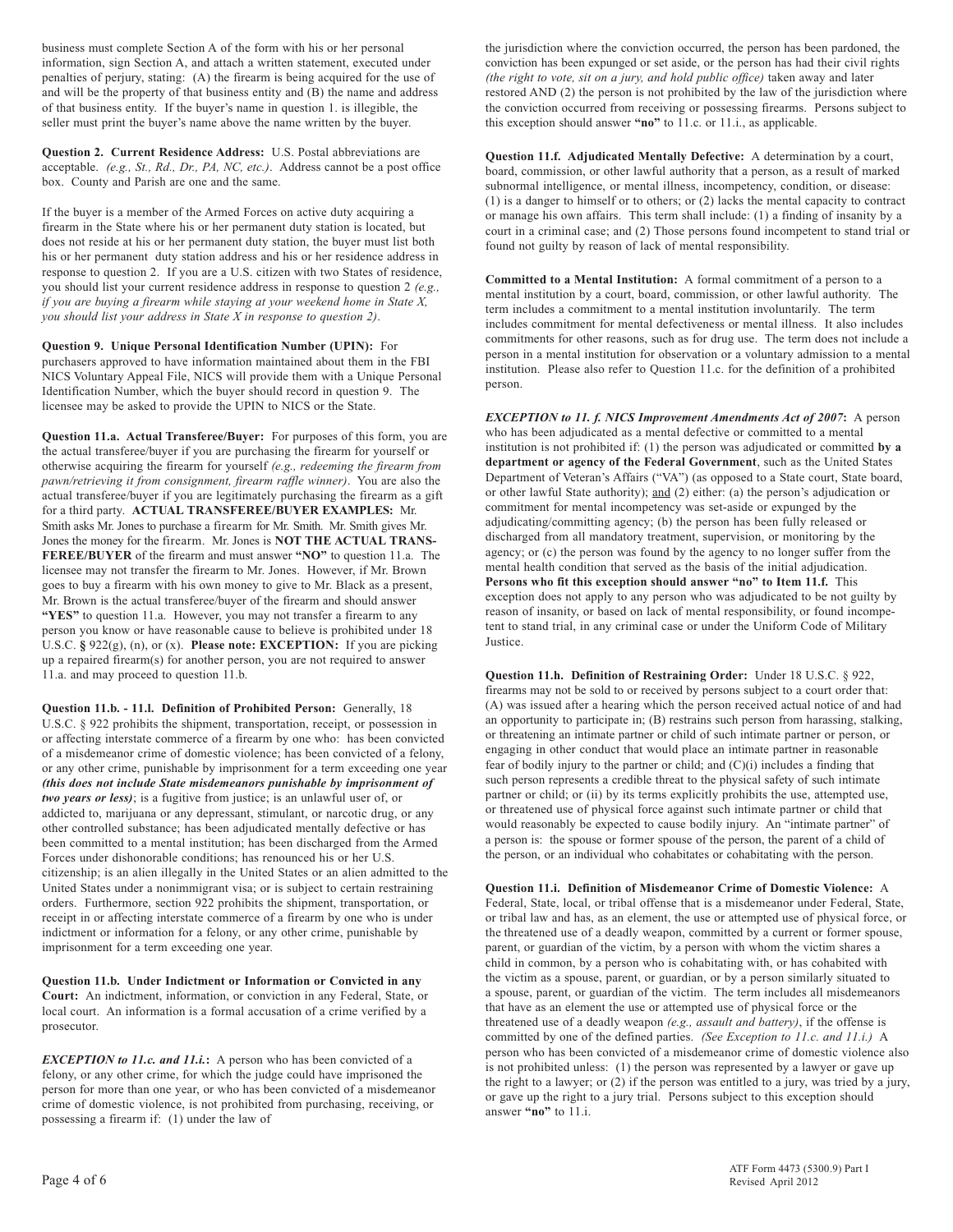**Question 11.l.** An alien admitted to the United States under a nonimmigrant visa includes, among others, persons visiting the United States temporarily for business or pleasure, persons studying in the United States who maintain a residence abroad, and certain temporary foreign workers. The definition does **NOT** include permanent resident aliens nor does it apply to nonimmigrant aliens admitted to the United States pursuant to either the Visa Waiver Program or to regulations otherwise exempting them from visa requirements.

An alien admitted to the United States under a nonimmigrant visa who responds "yes" to question 11.l. must provide a response to question 12 indicating whether he/she qualifies under an exception.

**Question 12. Exceptions to the Nonimmigrant Alien Response:** An alien admitted to the United States under a nonimmigrant visa is not prohibited from purchasing, receiving, or possessing a firearm if the alien: (1) is in possession of a hunting license or permit lawfully issued by the Federal Government, a State, or local government, or an Indian tribe federally recognized by the Bureau of Indian Affairs, which is valid and unexpired; (2) was admitted to the United States for lawful hunting or sporting purposes; (3) has received a waiver from the prohibition from the Attorney General of the United States; (4) is an official representative of a foreign government who is accredited to the United States Government or the Government's mission to an international organization having its headquarters in the United States; (5) is en route to or from another country to which that alien is accredited; (6) is an official of a foreign government or a distinguished foreign visitor who has been so designated by the Department of State; or (7) is a foreign law enforcement officer of a friendly foreign government entering the United States on official law enforcement business.

Persons subject to one of these exceptions should answer "yes" to questions 11.l. and 12 and provide documentation such as a copy of the hunting license or letter granting the waiver, which must be recorded in 20.c. If the transferee *(buyer)* answered "yes" to this question, the licensee must complete 20.c.

The seller should verify supporting documentation provided by the purchaser and must attach a copy of the provided documentation to this ATF Form 4473, Firearms Transaction Record.

**Question 13. State of Residence:** The State in which an individual resides. An individual resides in a State if he or she is present in a State with the intention of making a home in that State. If an individual is a member of the Armed Forces on active duty, his or her State of residence also is the State in which his or her permanent duty station is located.

If you are a U.S. citizen with two States of residence, you should list your current residence address in response to question 2 *(e.g., if you are buying a firearm while staying at your weekend home in State X, you should list your address in State X in response to question 2.)*

**Question 16. Certification Definition of Engaged in the Business:** Under 18 U.S.C. § 922 (a)(1), it is unlawful for a person to engage in the business of dealing in firearms without a license. A person is engaged in the business of dealing in firearms if he or she devotes time, attention, and labor to dealing in firearms as a regular course of trade or business with the principal objective of livelihood and profit through the repetitive purchase and resale of firearms. A license is not required of a person who only makes occasional sales, exchanges, or purchases of firearms for the enhancement of a personal collection or for a hobby, or who sells all or part of his or her personal collection of firearms.

## **Section B**

**Question 18. Type of Firearm(s):** Check all boxes that apply. "Other" refers to frames, receivers and other firearms that are not either handguns or long guns (rifles or shotguns), such as firearms having a pistol grip that expel a shotgun shell, or National Firearms Act (NFA) firearms.

If a frame or receiver can only be made into a long gun *(rifle or shotgun)*, it is still a frame or receiver not a handgun or long gun. However, they still are "firearms" by definition, and subject to the same

GCA limitations as any other firearms. See Section 921(a)(3)(b). 18 U.S.C. Section 922(b)(1) makes it unlawful for a licensee to sell any firearm other than a shotgun or rifle to any person under the age of 21. Since a frame or receiver for a firearm, to include one that can only be made into a long gun, is a "firearm other than a shotgun or rifle," it cannot be transferred to anyone under the age of 21. Also, note that multiple sales forms are not required for frames or receivers of any firearms, or pistol grip shotguns, since they are not "pistols or revolvers" under Section  $923(g)(3)(a)$ .

**Question 19. Gun Shows:** If sale at gun show or other qualifying event sponsored by any national, State, or local organization, as authorized by 27 CFR § 478.100, the seller must record the name of event and the location *(city and State)* of the sale in question 19.

**Question 20a. Identification:** List issuing authority *(e.g., State, County or Municipality)* and type of identification presented *(e.g., Virginia driver's license (VA DL), or other valid government-issued identification)*.

**Know Your Customer:** Before a licensee may sell or deliver a firearm to a nonlicensee, the licensee must establish the identity, place of residence, and age of the buyer. The buyer **must** provide a valid government-issued photo identification to the seller that contains the buyer's name, residence address, and date of birth. The licensee must record the type, identification number, and expiration date *(if any)* of the identification in question 20.a. A driver's license or an identification card issued by a State in place of a license is acceptable. Social Security cards are not acceptable because no address, date of birth, or photograph is shown on the cards. A combination of governmentissued documents may be provided. For example, if a U.S. citizen has two States of residence and is trying to buy a handgun in State X, he may provide a driver's license *(showing his name, date of birth, and photograph)* issued by State Y and another government-issued document *(such as a tax document)* from State X showing his residence address. If the buyer is a member of the Armed Forces on active duty acquiring a firearm in the State where his or her permanent duty station is located, but he or she has a driver's license from another State, you should list the buyer's military identification card and official orders showing where his or her permanent duty station is located in response to question 20.a.

**Question 20.b. Alternate Documentation:** Licensees may accept a combination of valid government-issued documents to satisfy the identification document requirements of the law. The required valid government-issued photo identification document bearing the name, photograph, and date of birth of transferee may be supplemented by another valid, government-issued document showing the transferee's residence address. This alternate documentation should be recorded in question 20.b., with issuing authority and type of identification presented. A combination of government-issued documents may be provided. For example, if a U.S. citizen has two States of residence and is trying to buy a handgun in State X, he may provide a driver's license *(showing his name, date of birth, and photograph)* issued by State Y and another government-issued document *(such as a tax document)* from State X showing his residence address.

**Question 20c. Documentation for Aliens Admitted to the United States Under a Nonimmigrant Visa:** See instructions for Question 11.l. Types of acceptable documents would include a valid hunting license lawfully issued in the United States or a letter from the U.S. Attorney General granting a waiver.

**Question(s) 21, 22, 23, NICS BACKGROUND CHECKS:** 18 U.S.C. § 922(t) requires that prior to transferring any firearm to an unlicensed person, a licensed importer, manufacturer, or dealer must first contact the National Instant Criminal Background Check System (NICS). NICS will advise the licensee whether the system finds any information that the purchaser is prohibited by law from possessing or receiving a firearm. For purposes of this form, contacts to NICS include contacts to State agencies designated to conduct NICS checks for the Federal Government. **WARNING:** Any seller who transfers a firearm to any person they know or have reasonable cause to believe is prohibited from receiving or possessing a firearm violates the law, even if the seller has complied with the background check requirements of the Brady law.

After the buyer has completed Section A of the form and the licensee has completed questions 18-20, and before transferring the firearm, the licensee must contact NICS *(read below for NICS check exceptions*.*)* However, the licensee should NOT contact NICS and should stop the transaction if: the